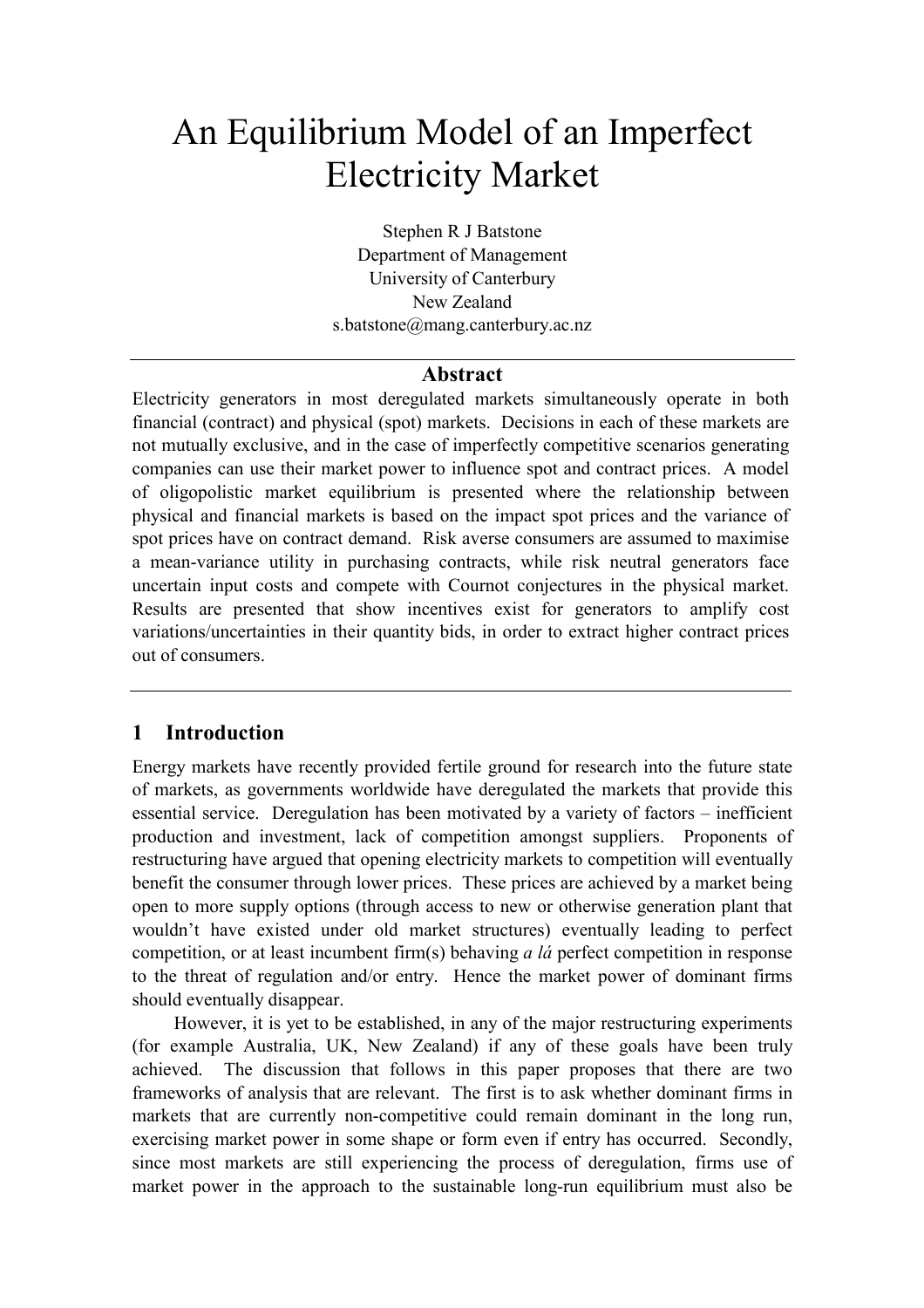evaluated, especially while retail companies are unsure of generators' behaviour in the new market structure.

This is not just a convenient analytical framework. Incumbent firms must evaluate the likely state of the market in the long-run as they make their decision as to whether they should accommodate or deter entry (see e.g., [**4**]). Entry deterrence is usually sub-optimal from a short-run profit maximising (SRPM) standpoint, but is desirable from the firm's perspective when the alternative is less profitable in the longrun.

There is still much debate as to how to model firm conjectures in an imperfect electricity market. [**14**] presents an excellent discussion of the advantages and disadvantages for the three main competing models: Cournot, Bertrand and supply functions. [**1**] presented a rationale for the Bertrand paradigm that was based on the fact that electricity is not storable, so is therefore subject to heavy short-run pricecompetition. However, empirical studies have shown that prices in some imperfect markets are sustained well above marginal costs, which would conflict with the Bertrand prediction of marginal cost pricing [**16**]. Proponents of Cournot conjectures argue that long-term contracts (thus price is fixed) already make up a large proportion of energy transactions, and so competition is mostly in quantities. Hence Cournot is a more accurate representation of the likely use of market power. [**8**], [**9**] have proposed models using supply functions, which they argue more accurately represent the competition in most deregulated markets, where generators submit bids on a half-hourly basis that are represented by price-quantity pairs. Cournot and Bertrand equilibriums are extreme solutions in supply function equilibria, while all other solutions lie somewhere in between. Criticisms of the supply function approach include [**7**] who reasoned that in order to achieve tractable equilibria to such models, over-restrictive assumptions had to be made about the form of the supply functions. Cournot and Bertrand solutions, however, are usually fixed-point and easily found.

It is for many of these reasons that Cournot behaviour is the choice of this analysis. In addition, the decisions modelled here are medium- to long-term, rather than the half-hourly bids the supply function approach attempts to represent. As contracts are a significant element, competition is likely to be in quantities.

The major incentive to buy or sell long term contracts is that a price is locked in, and not affected by variation in the spot price, i.e., the standard risk hedging incentive. The development of markets for the trade of bilateral long-term contracts opens up another vehicle for gaming incumbents to possibly exercise market power, as well as another avenue of financing for potential entrants.

Electricity firms operate simultaneously in both financial and spot markets. In the financial market, two-way contracts are sold that are essentially forward contracts, representing an agreement between buyer and seller that a specified quantity of energy will be supplied at the specified price. In reality, electricity is not differentiable in a real sense, and so consumers purchase their contracted quantities off the spot market, and any differences between spot and contract prices are exchanged between the parties<sup>1</sup> during a "settling up" process at the end of each month.

[**13**] showed that in a market with two dominant firms facing a competitive fringe, gaming firms will generate closer to the competitive equilibrium the more contracts they sell. It would be easy to conclude that long-term contracts are a positive agent in

 $1$  That is, if the spot price paid by the consumer exceeded the agreed contract price, the generator makes a difference payment to the consumer. The reverse is true if spot prices were lower than contract prices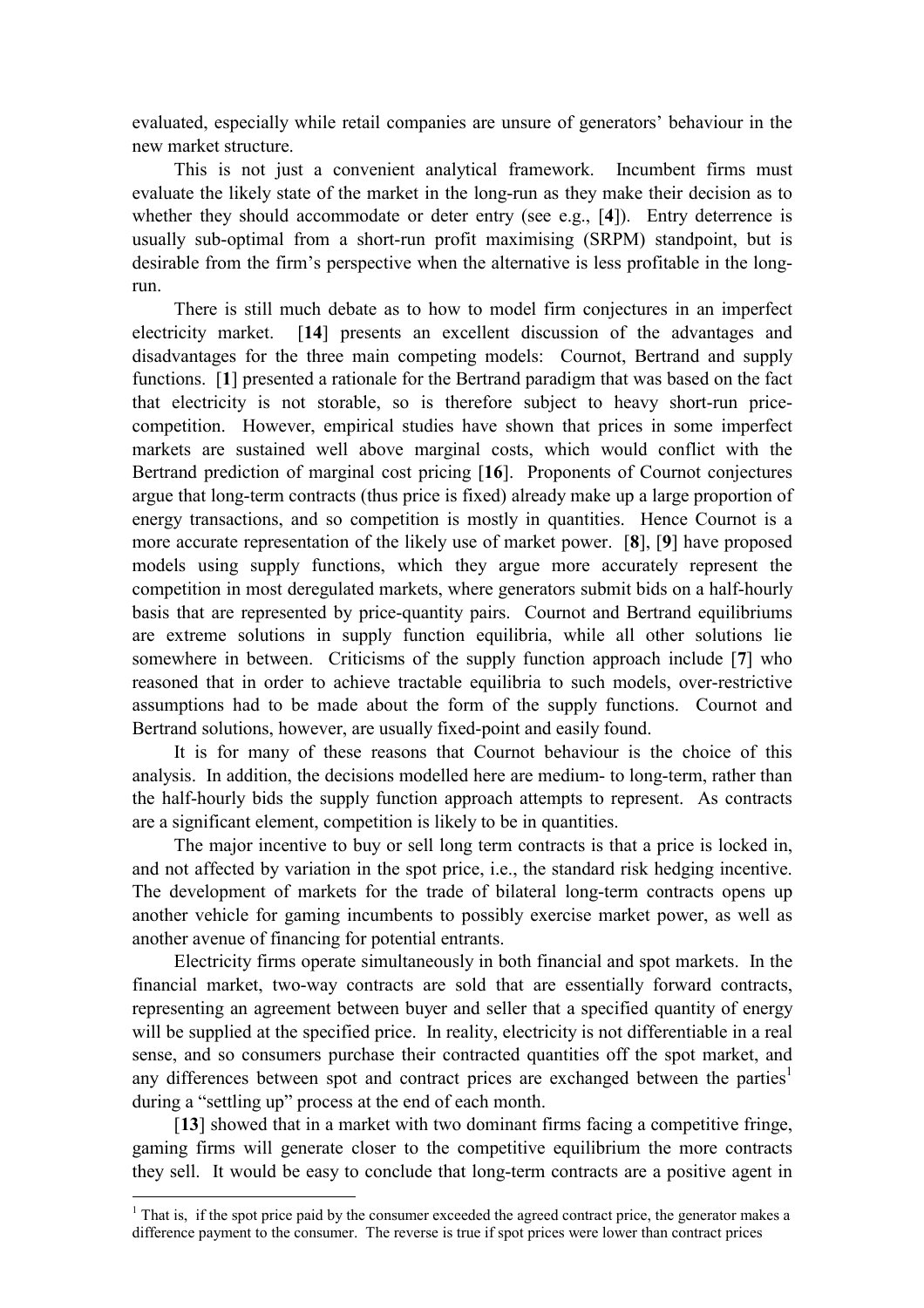the approach to a competitive equilibrium. However, this analysis was restricted by the fact that although the firms had market power in the physical market, contract quantity and price were fixed i.e., firms could not trade in contracts at all. The effect of contracts on firm behaviour and market equilibrium could only be found by finding the market solution for different values of the contract parameters<sup>2</sup>.

The first extension from [**13**] would be to assume perfect competition in the contract market, so that firms were able to decide how many contracts to sell, but not influence the contract price. [**3**] showed that even in the case of risk neutral generators who are perfect competitors in a contract market, there still exists a strategic incentive to sell forward contracts, since the sale of contracts allows a supplier to pursue a more aggressive spot market strategy. Sales on infra-marginal units covered by contracts aren't affected by spot price changes.

In order to model the ability of firms to influence contract prices, assumptions must be made as to how consumers form their expectations of the key market parameters in the optimal hedging equation. In most analyses the contract price is formed assuming rational expectations of the spot price, and possibly includes a variance term representing the risk of spot variations that consumers wish to hedge. This form of demand curve for contracts can be developed analytically through the use of a meanvariance utility by consumers [**2**].

It is usually assumed that generators use only the expected spot price to influence the contract market equilibrium. [**9**] and [**12**] used a two-stage approach, reasoning that consumers would use the previous period's mean spot price as a perfect predictor of the mean spot price in the next period, i.e., a naïve lag-1 prediction. Hence the generators chose their output quantities in a given period not only considering the effect it would have on this period's spot price and spot profitability, but also the indirect effect it would have on the next period's contracting demand and thus contract profitability. In general, Green concluded that generators will reduce output in a given period in order to drive up spot price expectations for the next period, and thus contract prices.

Ultimately, however, consumers will learn of this behaviour and adjust their contract price formations accordingly. The market state where entry has occurred, and consumers have access to a reasonable sample of generator behaviour under uncertainty, is termed here a long-run equilibrium  $(LRE)^3$ . Perfect knowledge of generator's behaviour does not necessarily remove the incentive to contract, it just means consumers know with certainty the different behaviours of the generator and the associated probabilities, but are still unsure as to which mode of behaviour will be adopted in any year, or more importantly, the year for which they are buying contracts. From the generators perspective, it is not just the expected spot price that determines contract prices, but the variance of spot prices from year to year as well (in a meanvariance setting). It now seems plausible that generators will trade off loss of profits by moving away from SRPM, not only by raising expectations of spot price, but also to increase variance in the market, in order to reap the benefits in the contract market the year after. Very little analytical or empirical work has taken place in this area.

With respect to entry, the picture is no clearer as to whether long-term contracts help or hinder the approach to a competitive equilibrium. A common method of entry deterrence is for the incumbent firms to ensure the spot price does not exceed a limit

<sup>&</sup>lt;sup>2</sup> Results from such an analysis can be found in  $[6]$ 

<sup>&</sup>lt;sup>3</sup> Which is a plausible assumption if entry has occurred and the entrant has access to a large amount of base-load capacity that will "soak up" demand growth, so that residual demand remains the same.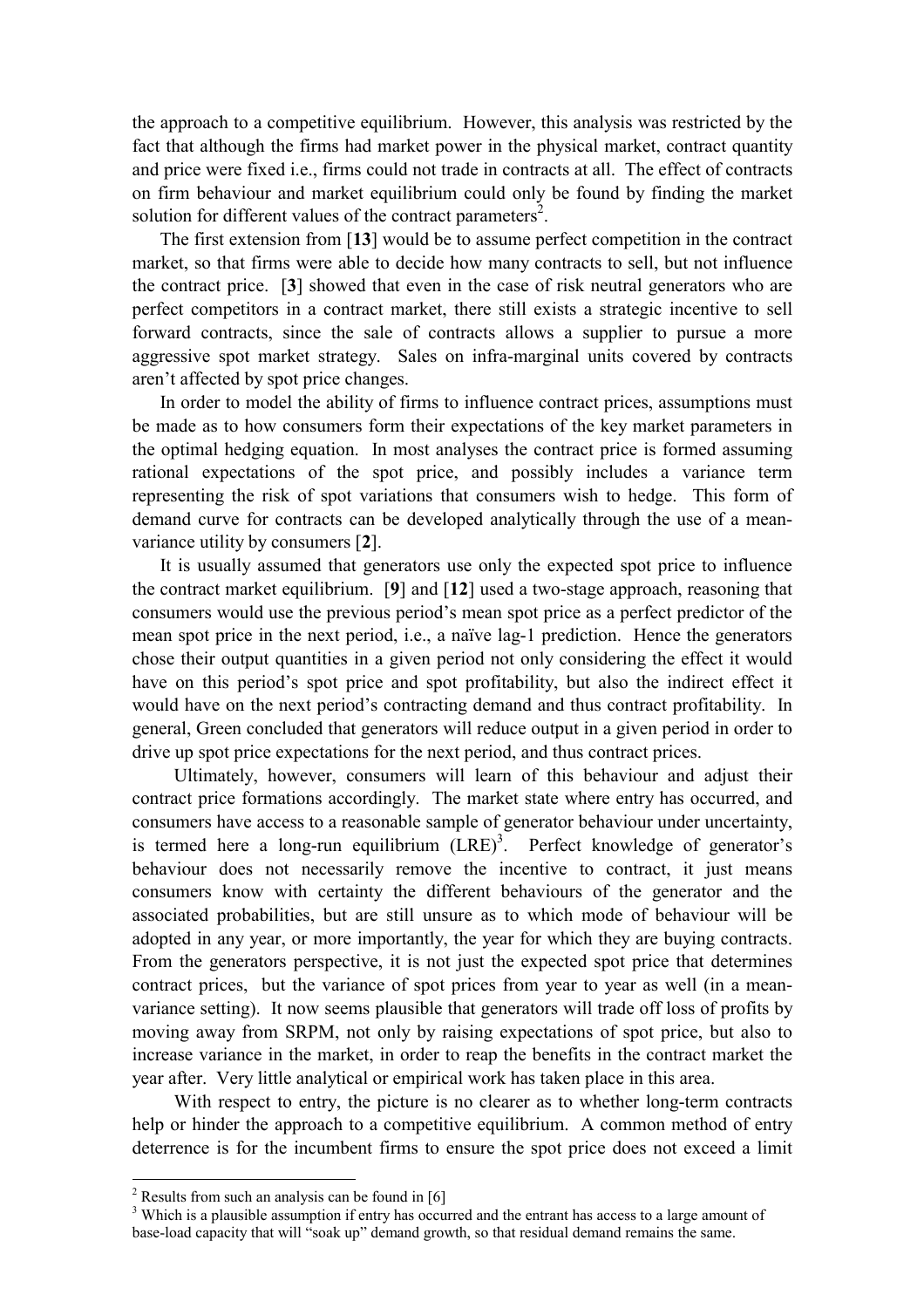price (a price that would trigger entry; usually either average or marginal cost of the entrant). [11] points out that if contracts can be issued to finance entry for a generator, it is no longer the spot price that must be limited to deter entry, but the contract price as well. However, other authors (see [**1**]) contend that contracts can equally deter entry, if potential consumers for the entrant are already tied up in long-term supply arrangements. This issue is considered to be outside the scope of this analysis.

The paper proceeds as follows. Section 2 develops the familiar profit maximising equations for Cournot firms with a single period horizon and develops consumer demand functions for contracts. Section 3 extends this to include inter-temporal effects and embeds the optimisation in a multi-period setting. Section 4 goes on to discuss results for a range of assumptions about player involvement in the long-term equilibrium setting, and Section 5 concludes with a possible interface with a short-term dis-equilibrium model.

## **2 Profit Maximising Behaviour**

#### **2.1 Electricity Consumers**

Risk averse energy consumers are modelled using a mean-variance utility of the form:

$$
U(\tilde{\pi}) = E[\tilde{\pi}] - \frac{\lambda}{2}Var[\tilde{\pi}]
$$
\n(1)

where  $\pi$  is uncertain profit, and  $\lambda$  is a risk-aversion coefficient.

In a market of *J* risk averse electricity consumers who are uncertain of their requirements and the spot price they will face, profit in equation (1) is actually replaced with net electricity cost. The problem for consumers wishing to hedge quantity and price uncertainty is defined by each consumer having an uncertain requirement for electricity,  $\tilde{L}$ , and they hedge the uncertainty of both the spot price  $\tilde{p}$  and the requirement by selling a forward contract for  $k_i$  units at price  $q_i$ . A possible simplification, for example, [8], is to assume that consumers are certain of their load. This would yield the familiar variance minimising hedging equation:

$$
k_j = L_j + \frac{E[\tilde{p}]-q}{2\lambda_j Var[\tilde{p}]}
$$
 (2)

However, many industrial firms possess a certain amount of control over their requirements for electricity<sup>4</sup>, thus providing an additional hedge against unfavourable outcomes on the spot market, and this needs to be taken into account in the development of the optimal hedging result. The hedging decision will now affect not just the cost of electricity, but the overall production decision and thus the profitability of the firm. Rather than develop the profitability condition from first principles, we can infer the electricity price  $-$  profit relationship from the individual firm's demand curve for electricity. By definition, a demand curve is the derivative of a firm's benefit function with respect to quantity, and so the area under the spot demand curve is the benefit to the firm of purchasing electricity on the spot market at known price  $p$ . The net profit to the firm is the total benefit less the total spot cost of electricity purchases *L*. If we know the form of the demand curve, we can find the analytical form of this profit area (see [5] for more discussion and full implementation of these ideas).

<sup>&</sup>lt;sup>4</sup> For example, production lines they could shut down at short notice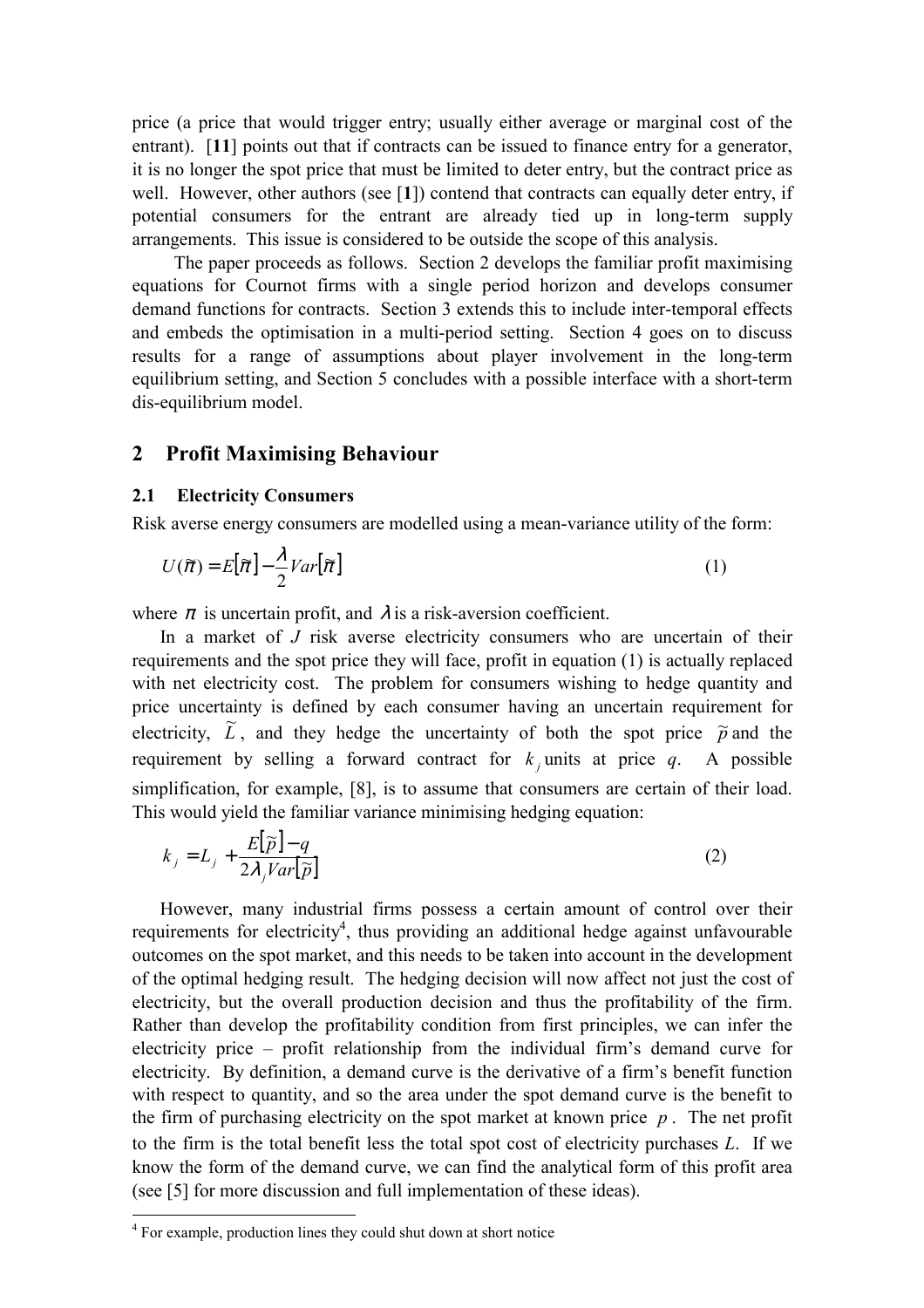Let us assume initially that the spot price is known and electricity consumer *j* has a spot demand curve for electricity of the form

$$
L_j = (p_{0j} - p)/\rho_j \tag{3}
$$

Hence we can describe net profit as

$$
\pi_j(p) = \frac{(p_{0,j} - p)L}{2} \n= \frac{(p_{0,j} - p)(p_{0,j} - p)}{2p_j}
$$
\n(4)

Since this profit function assumes the firm purchases its electricity requirements off the spot market, any gain or loss from contracting has to be included:

$$
\pi_j(p,k_j) = \frac{(p_{0,j} - p)(p_{0,j} - p)}{2\rho_j} + k_j(p-q)
$$
\n(5)

In the case where the electricity spot price is uncertain, but the demand curve for electricity is known  $(p_0)$  is certain), we can substitute this back in the utility equation (1):

$$
U(\pi) = E\left[\frac{(p_{0,j} - \widetilde{p})^2}{2\rho_j} - k_j f + k_j \widetilde{p}\right] - \lambda Var\left[\frac{(p_{0,j} - \widetilde{p})^2}{2\rho_j} - k_j f + k_j \widetilde{p}\right] \tag{6}
$$

Setting the appropriate first order condition to zero and rearranging, we can say that each customer, *j*, demands contracts following:

$$
k_{j} = \frac{E[\widetilde{p}]-q}{2\lambda_{j}Var[\widetilde{p}]} + \frac{p_{0j}}{\rho_{j}} - \frac{Cov[\widetilde{p}, \widetilde{p}^{2}]}{2\rho_{j}Var[\widetilde{p}]}
$$
(7)

Notice that there is no term relating to the variance or covariance of the expected load (as is the case in typical finance literature). Since the individual firm will adjust its demand for electricity in response to the spot price, and because the profit-price relationship is deterministic, any variation in profit is driven by price variation.

If there are *j* identical consumers, each submitting spot and contract demand curves according to (3) and (7), we can remove the subscripts and form the aggregate spot and contract demand curves:

$$
\sum_{j=1}^{J} L_{j} = D = J \left( \frac{p_{0}}{\rho} \right) - p \left[ \frac{J}{\rho} \right]
$$
\n
$$
= A - bp
$$
\n
$$
\sum_{j=1}^{J} k_{j} = K = A + \frac{E[\tilde{p}] - q}{2\Lambda Var[\tilde{p}]} - \frac{Cov[\tilde{p}, \tilde{p}^{2}]}{2Var[\tilde{p}]} b
$$
\n
$$
where \frac{1}{\Lambda} = \frac{J}{\lambda}, A = \frac{Jp_{0}}{\rho} and b = \frac{J}{\rho}
$$
\n(9)

### **2.2 Generators**

First, the case of a single period profit maximisation will be presented. Assume that the market consists of two generators that can sell one year contracts. In the single period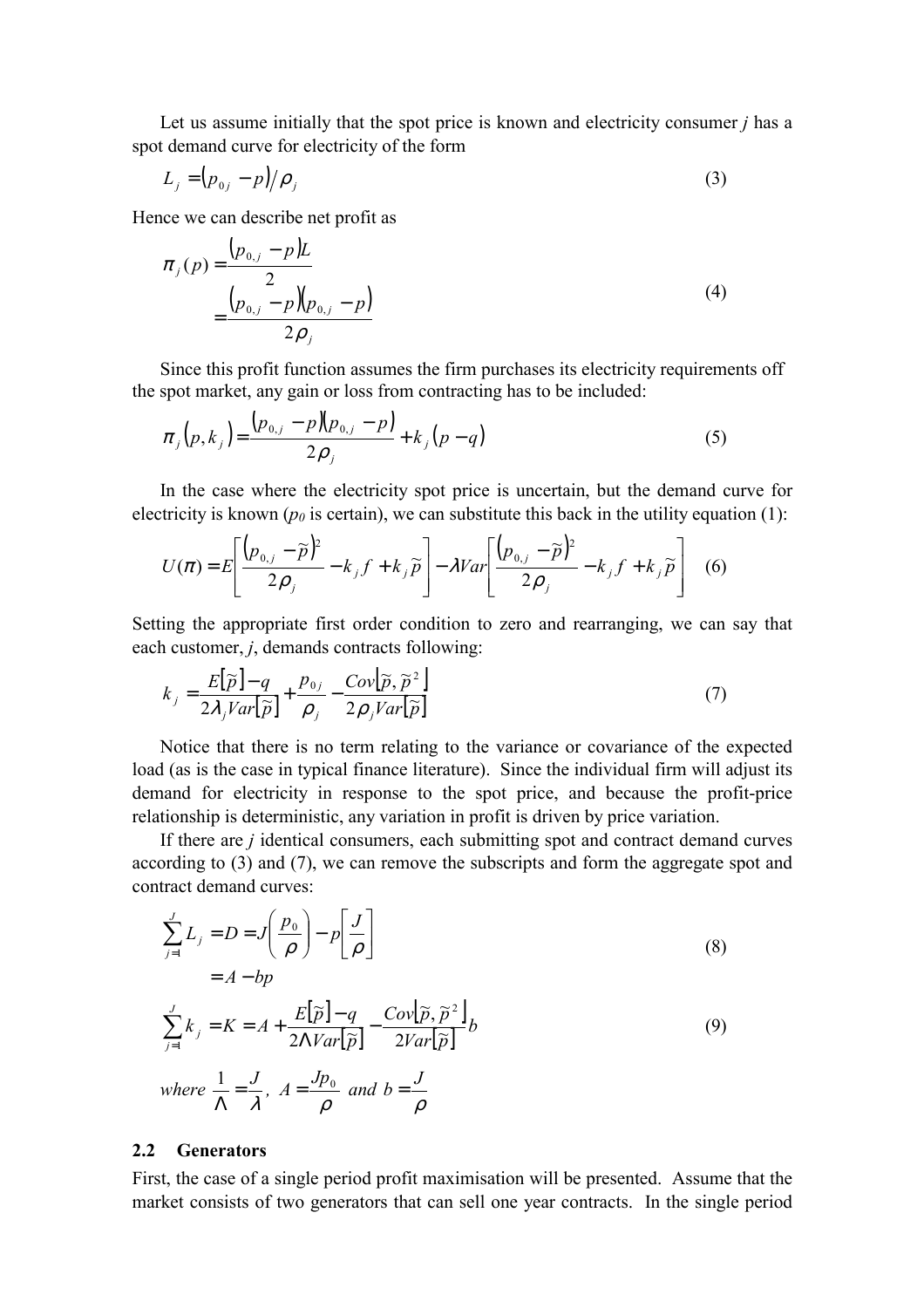setting, generators ignore any future impact of this year's decision, and so find optimal levels for generation and contracts independently.

To show this, a similar analysis to [**13**] or [**8**] will be followed. Generators face a linear spot demand curve according to (8) above and incur a quadratic cost function  $C(g_i) = 0.5 f_i c_i g_i^2$  where  $f_i$  represents the effect some exogenous uncertainty has on costs in state *t*. Profit for generator *i* can be expressed as:

$$
\Pi_{i,t} = p(G_t)[g_{i,t} - k_{i,t}] + q(K_t)k_{i,t} - c_{i,t}(g_{i,t})
$$
\n(10)

where

 $g_{i,t}$  is firm *i*'s average generation level in *t* 

 $k_{i,t}$  is firm *i*'s contracting level in *t* 

$$
G_t = \sum_i g_{i,t}, K_t = \sum_i k_{i,t}
$$

*q*(.) represents the contract price as a function of the level of contracting

Firms maximise short-run profits by finding optimal levels of generation and contracts. This results in the following first order conditions:

$$
\frac{d\Pi_{i,t}}{dg_{i,t}} = 0 = g_{i,t} \frac{dp(G_t)}{dg_{i,t}} + p(G_t) + k_{i,t} \left( \frac{dq(K_t)}{dg_{i,t}} - \frac{dp(G_t)}{dg_{i,t}} \right) - \frac{dc_{i,t}(g_{i,t})}{dg_{i,t}}
$$
\n(11)\n
$$
\frac{d\Pi_{i,t}}{dk_{i,t}} = 0 = q(K_t) + k_{i,t} \left[ \frac{dq(K_t)}{dk_{i,t}} \right] - p(G_t)
$$
\n(12)

In a single period context, the contract market will take place before generation begins, so the first term in the bracketed expression in (11) disappears.

If consumers take up all generation and contracts supplied by the generators, we can rewrite (9) in terms of contract price  $q$ , and substitute with (8) in (11) and (12) for each firm:

$$
\frac{A - g_{i,t} - G_t + k_{i,t}}{b} - 2f_t c_i g_{i,t} = 0
$$
\n(13)

$$
E[\widetilde{p}] + 2\Lambda Var[\widetilde{p}](A - K_t - k_{i,t}) - \Lambda bCov[\widetilde{p}, \widetilde{p}^2] - \frac{A - G_t}{b} = 0
$$
 (14)

A Cournot Nash equilibrium, can be found by solving simultaneously for generation and contracts, for both firms. The solution can be found analytically if the variance and covariance terms are assumed to be independent, and not able to be influenced by any market player.

### **3 Inter-temporal modelling**

As long term contracts are signed on a frequent basis, it is of interest to generation firms to know how their spot and contract strategies in earlier periods affect later equilibria. However, under the assumption of LRE, the "surprise" factor of dis-equilibrium behaviour is lost  $-\overline{\phantom{a}}$  consumers now know how the generators are competing, and the likely prices that will result. So it would seem that in such a market state, there is no rationale for contracting for risk-averse consumers. However, it is plausible that while the generator's behaviour is perfectly predictable, uncertainty still exists as to the actual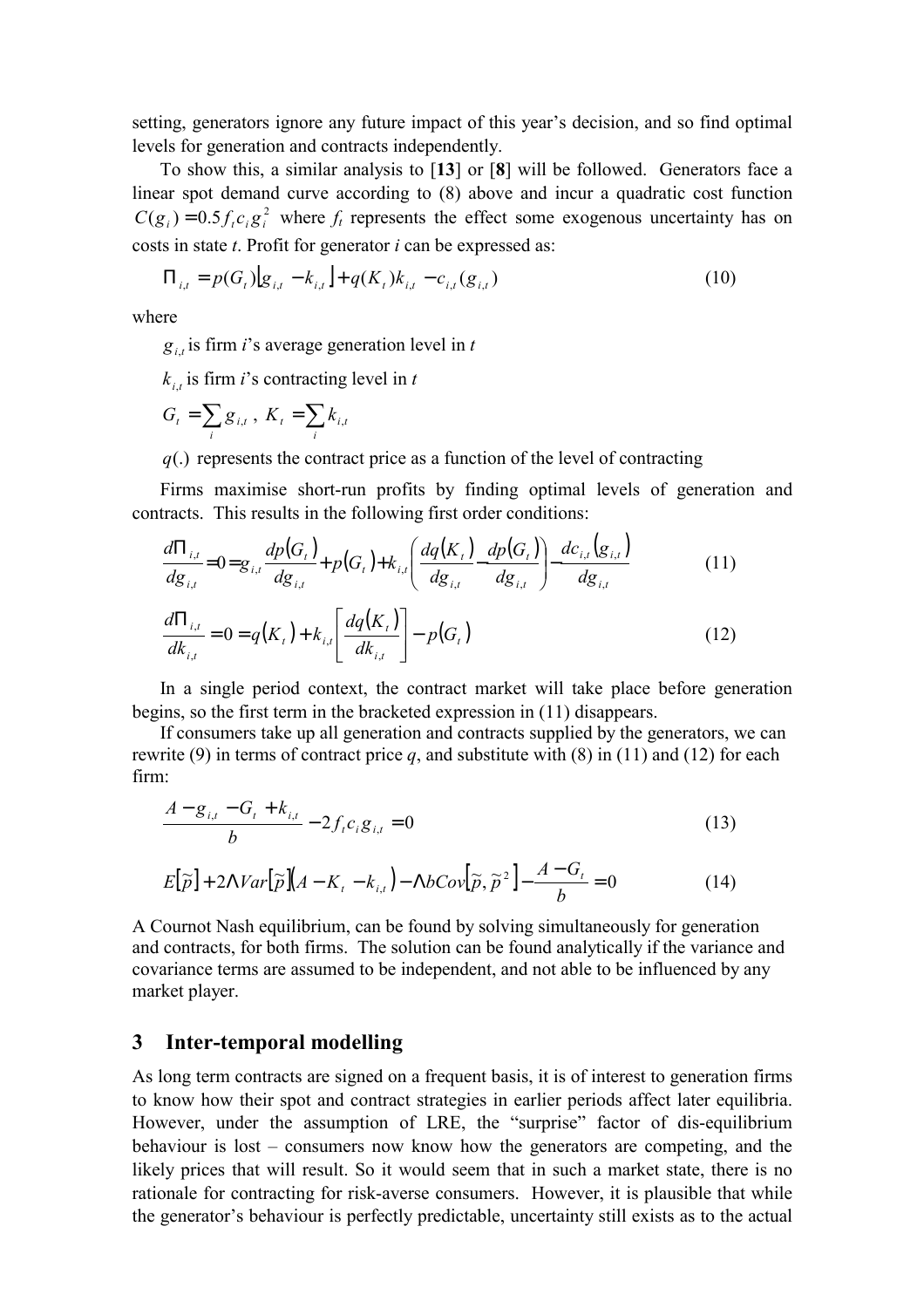market equilibrium in each period if it is a result of the exogenous state. In a hydrodominated system, inflow variations will cause the generators to alter their release strategy, for example. Economic conditions (e.g. interest rates) may force average costs up. While the consumers may be able to perfectly predict a generator's response to each inflow scenario in long-term equilibrium (through the use of past observations), they still cannot accurately predict what inflow scenario will be observed in any given year, or, more importantly, in the year covered by the contract period under negotiation. This uncertainty is what drives the demand curve for contracts.

In LRE, it is assumed that consumers have now learned the following pieces of information:

- 1. Generators vary output from period to period in response to their own uncertainties
- 2. The uncertainties can be represented by discrete states  $f_t$  and associated probability  $\theta_t$ . The probabilities are known in advance and constant.

Hence prices in each period now have an associated probability, which allows us to derive explicit analytical relationships between generator strategies and the demand curve for contracts. The mean, variance and covariance in the DCC can now be replaced with the explicit terms<sup>5</sup>:

$$
E[\widetilde{p}] = \sum_{i} \theta_{i}(\dot{p}_{i})
$$
\n(15)

$$
Var[\widetilde{p}] = \frac{1}{m-1} \sum_{t} \theta_{t} (\dot{p}_{t} - E[\widetilde{p}])^{2}
$$
\n(16)

$$
Cov[\widetilde{p}, \widetilde{p}^2] = \sum_{i} \theta_i (\dot{p}_i - E[\widetilde{p}]) (\dot{p}_i^2 - E[\widetilde{p}^2])
$$
\n(17)

For simplicity, the terms *Var*[.], *Cov*[.], and *E*[.] will be retained. It now remains for the generators to maximise profits over the range of states, and also incorporate into the optimisation the effect of any individual year's outcome. It is important to recognise here that, in reality, supply firms will adjust generation over the year as the stochastic state is revealed. However the contract quantity is decided on once, is irreversible, and happens at the beginning of the year, before the uncertainty is revealed. Hence generators want to find a contracting quantity that represents the best possible strategy regardless of the outcome of the state, i.e., it will be fixed over the horizon of *T* outcomes, consistent with the LRE framework.

Firstly, we rewrite profit and general first order conditions for generation:

$$
\hat{\Pi}_i = \sum_t \theta_t \Pi_{i,t} \tag{18}
$$

$$
\frac{d\hat{\Pi}_{i}}{dg_{i,r}} = 0 = \theta_r \frac{d\Pi_{i,r}}{dg_{i,r}} + \sum_{t \neq r} \theta_t \frac{d\Pi_{i,t}}{dg_{i,r}} \quad \forall i = 1, 2 \text{ and } \forall r = 1..T
$$
 (19)

$$
\frac{d\hat{\Pi}_i}{dk_i} = 0 = \sum_i \theta_i \frac{d\Pi_{i,t}}{dk_i} = \sum_i \theta_i \left[ q(K) + k_i \left[ \frac{dq(K)}{dk_i} \right] - p(G_i) \right]
$$
(20)

 $<sup>5</sup>$  These equations implicitly assume that consumers place equal weighting on each year's outcome. This</sup> could be extended to account for the case where consumers incorporate serial correlation between years and, for example, place a higher weighting on the most recent year's observations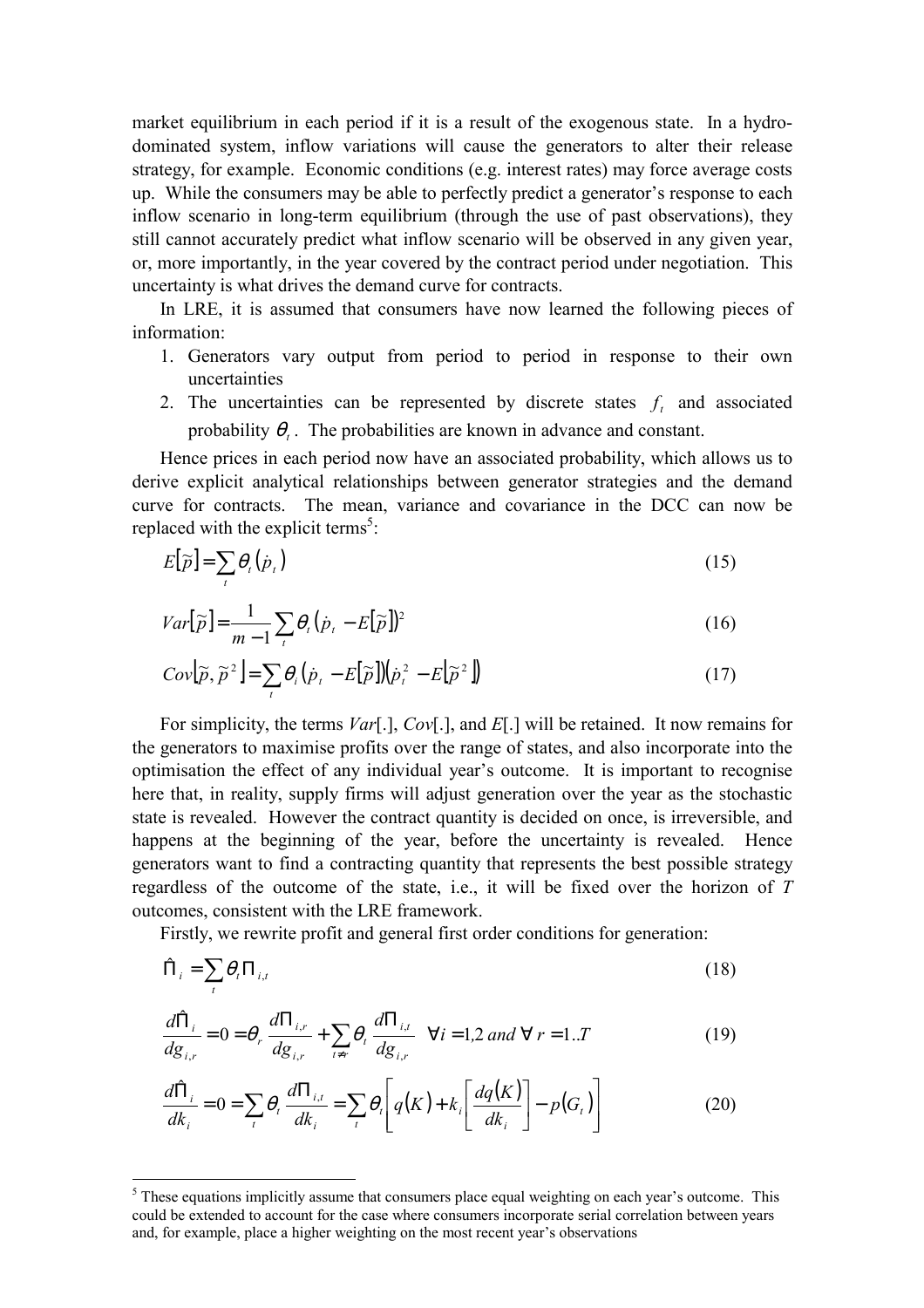Previously, we solved a system of equations relating to an individual exogenous state independently of other states; specifically, we had a system of 4 equations for each of the *T* possible states. We now have *T* generation equations and one contracting equation for each competitor, or a single system of  $2 + 2T$  simultaneous non-linear equations.

The first term in (19) represents the effect of generation in year *r* on profit in year *r*, which is identical to  $(11)$ , while the second term represents any effect year *r*'s generation has on the equilibrium in contract and spot markets in years other than *r*. Recalling the discussion above, this second term is obtained by evaluating the effect year *r*ís equilibrium spot price has on the consumers demand for contracts, through spot price mean and variance equations

Substituting in 11, equation (19) can be rewritten and simplified to:

$$
\frac{d\hat{\Pi}_{i}}{dg_{i,r}} = 0 = \theta_r \left[ g_{i,t} \frac{dp(G_t)}{dg_{i,t}} + p(G_t) - k_{i,t} \frac{dp(G_t)}{dg_{i,t}} \frac{dc_{i,t}(g_{i,t})}{dg_{i,t}} \right] + k_i \left( \frac{dq(K_t)}{dg_{i,r}} \right) \tag{19a}
$$

Substituting the appropriate equations and derivatives in (19) and (20) and simplifying:

$$
0 = \theta_t \left[ p_t - \frac{g_{i,r}}{b} - 2c_i f_r g_{i,r} + \frac{\lambda k_i}{b} \left( 3p_t^2 - 2p_t E[p_t] - E[p_t^2] - 4(A - K)(p_i - E[p_t]) \right) \right] \forall i, t
$$
  
0 = 2\lambda Var[p\_t](A - K - k\_i) - \lambda bCov[p\_t, p\_t^2] \forall i

where  $p_t$  is the inverse of the demand function (8), and the time subscripts have been removed from the contract levels.

Whether these equations can be solved analytically depends on *t*, the number of stochastic states. A numerical solution can be found using GAMS/CONOPT, which is discussed in the following section.

## **4 Results**

 $\overline{a}$ 

Solutions were found for a 10-state problem, with realistic market parameters similar to those used by  $[8]^\circ$ . Most importantly, the results show an incentive for generators to "destabilise" the market in order to extract higher profits from contract sales. Figure 1 compares the difference between average market price each year for a generator operating naively and the case where the variance of spot price is considered in the optimisation.

|                                 | <b>Naïve</b> | <b>Destabilising</b> |
|---------------------------------|--------------|----------------------|
| $E[p_t]$ (c/kWh)                | 8.07         | 844                  |
| $Var[p_r]$ (c/kWh) <sup>2</sup> | .14          | 1.27                 |
| $q$ (c/kWh)                     | 8.08         | 8.78                 |

Figure 1. Comparison of key market parameters

Profit increases to each firm in the above scenario were approximately 5% for the destabilising firms, mostly obtained through selling more contracts. However it is not

<sup>&</sup>lt;sup>6</sup> Which translates to a system of 22 equations.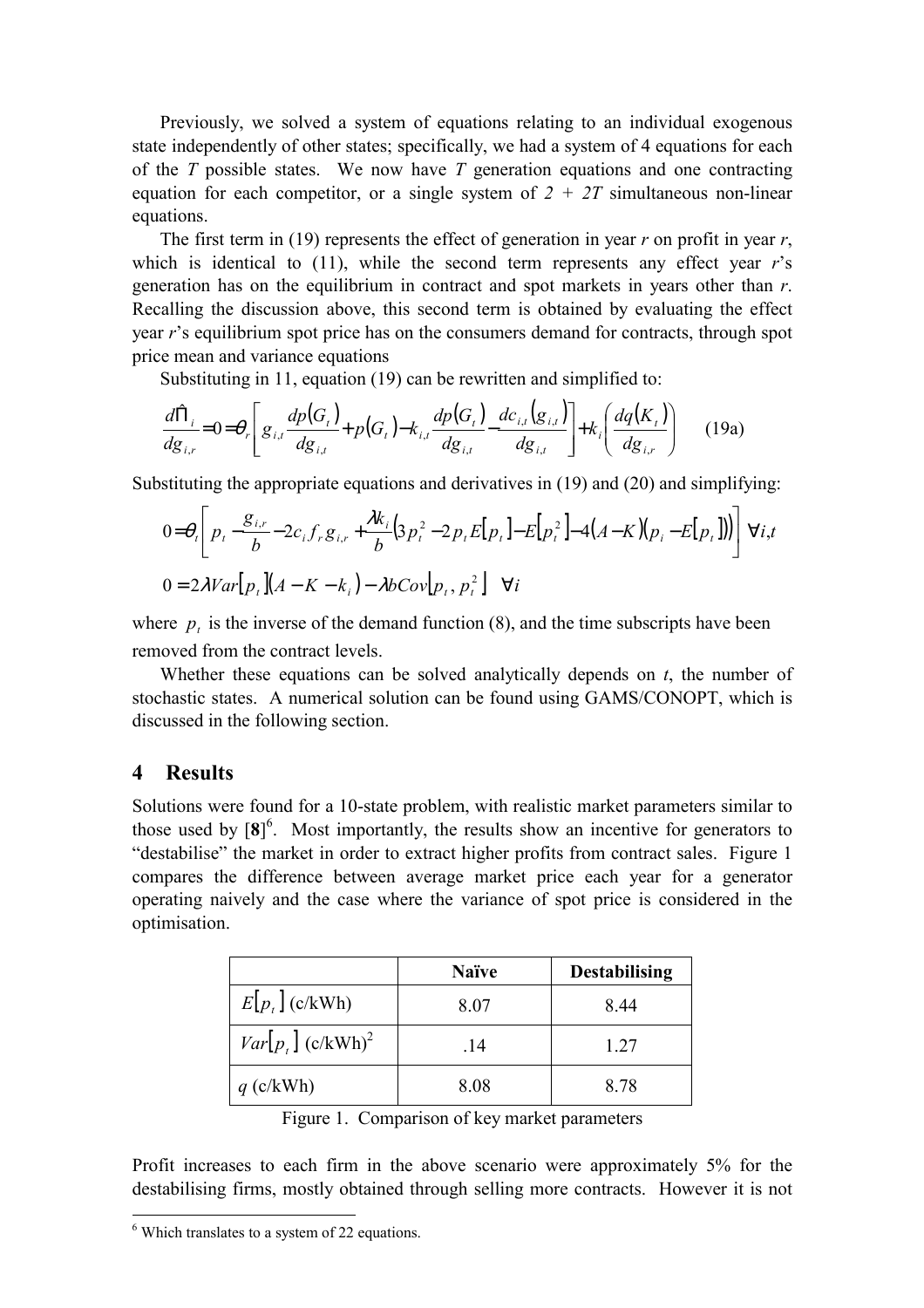yet generally clear whether destabilising leads always to higher profits<sup>7</sup>. These firms also generated less as they realised that higher spot prices also meant higher contract prices, so the ratio of contracts to average generation increased relatively more than the absolute contracting level itself.



Figure 2. Spot price in each state

It can be seen from Figure 2 that in this scenario, the generators used states 3 and 4 to increase the variance over the naïve strategy, by generating much more than short-run profit maximisation in these states. In fact, the same effect could be achieved by doing this in any of the states (reflected by multiple optima in the solution).

## **5 Conclusions/Further research**

 $\overline{a}$ 

An equilibrium model was proposed that allowed generators to exert their market power over both spot and contract prices. The latter was achieved by the firms considering the effect each spot price realisation had on the consumer demand for contracts, namely through the mean and variance of spot price. Even though firms supply strategy, given the state, is known with complete certainty, firms may take advantage of the fact that consumers are uncertain as to which market state will be realised in the period they are purchasing contracts for.

The model showed that firms can find an equilibrium strategy which comprised generation levels for each state and a single contract level regardless of the state. Initial results suggest that firms can extract more profit from the market by manipulating the mean and variance of the spot price. This was achieved by pursuing individual market equilibriums that were more variable across states than the short-run profit maximisation equilibrium. However, more work must take place to investigate whether this will always be the case.

<sup>&</sup>lt;sup>7</sup> Whether destabilising gave exclusively higher profits for both firms was heavily dependent on the relative cost structure. This appears intuitive, since the vehicle for destabilising was cost variations, so in the asymmetrical firm case, it seemed natural that one firm could benefit more than another.